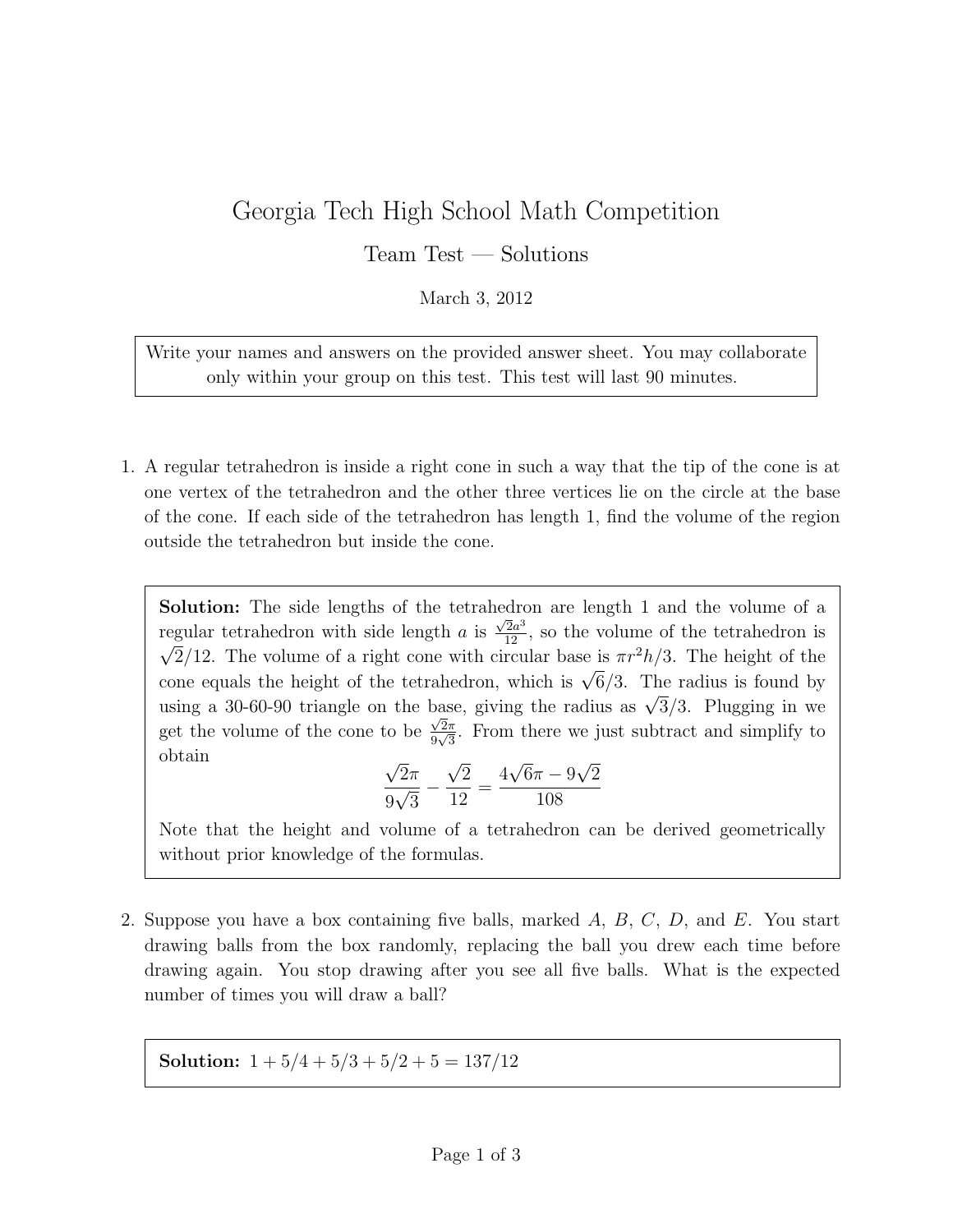3. A regular tetrahedron ABCD has edge length 1. Find the shortest distance between edge AB and edge CD.

**Solution:** The shortest distance is from the midpoint  $E$  of  $AB$  to the midpoint of **SOLUTION:** The shortest distance is from the imapoint E of  $AD$  to the imapoint of  $CD$ . Triangle  $ABC$  is equilateral, so the length of  $EC$  is  $\sqrt{3}/2$ , and similarly the length of ED. Triangle ECD is isosceles with known side lengths, so we can compute its height,  $\sqrt{2}/2$ , which is the answer.

4. A circular dart board is hung on a wall by a nail at the top edge of the board. You throw a dart and hit the board. Assuming you have a uniform probability of hitting any spot on the dart board, what is the probability that the dart lands closer to the nail than to the center of the board?

Solution: Assume the board has radius 1. The points closer to the nail are those above the line halfway between the center and the nail. This chord cuts across an arc of length  $\pi/3$ , so the area above the line is the slice of the circle of area  $\pi/3$ are of length  $\pi/3$ , so the area above the line is the site of the circle of area  $\pi/3$ <br>minus the triangle below the line. The triangle below the line has area  $\sqrt{3}/4$ . The total area of the board is  $\pi$ , so the probability of being above the line is  $\frac{1}{3} - \frac{\sqrt{3}}{4}$  $\frac{1}{4}$ .

5. How many consecutive zeros are there at the end of 2012! (in base ten)?

Solution: The number of zeros at the end of 2012! equals the number of factors of five in 2012! (since there will be more factors of two than factors of five). In 1, 2, ..., 2012 there are  $|2012/5| = 402$  numbers divisible by 5,  $|2012/25| = 80$  numbers divisible by 25, 16 divisible by 125, and 3 divisible by 625. Hence we have  $402 + 80 + 16 + 3 = 501$  factors of five, and therefore 501 zeros at the end of 2012!.

6. Find all positive integers n for which  $n(n+9)$  is a perfect square.

**Solution:** It is easy to check that  $n^2 < n(n+9) < (n+5)^2$ , so  $n(n+9)$  should be equal to one of  $(n + 1)^2$ ,  $(n + 2)^2$ ,  $(n + 3)^2$ , or  $(n + 4)^2$ . For  $n(n + 9) = (n + 1)^2$  we get  $7n = 1$ , which has no integer solutions. For  $n(n+9) = (n+2)^2$  we get  $5n = 4$ , which has no integer solutions. For  $n(n+9) = (n+3)^2$  we get  $3n = 9$ , so  $n = 3$ . For  $n(n+9) = (n+4)^2$  we get  $n = 16$ .